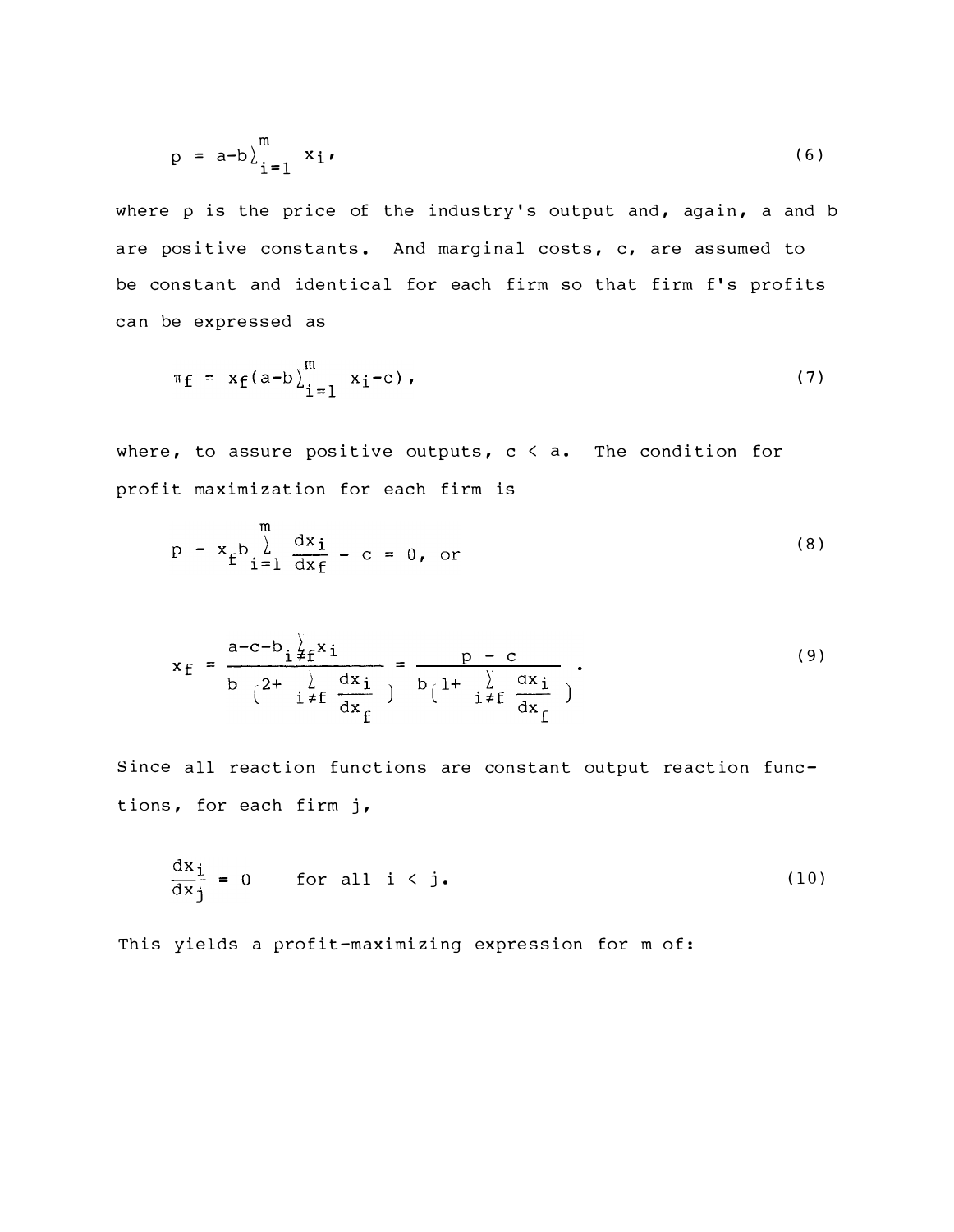Since firm m-1 is a taker with respect to  $1, \ldots, m-2$ , and the latter exhibit constant output reaction functions,

$$
\sum_{i=1}^{m-2} \frac{dx_i}{dx_{m-1}} = 0.
$$

And from (11), we know  $\frac{dx_m^*}{dx_{m-1}} = -\frac{1}{2}$ . Thus, using (9) and (10),

$$
x_{m-1}^{*} = \frac{a-c-b}{2b} \sum_{i=1}^{m-2} x_i = \frac{p-c}{b/2}
$$
 (12)

To obtain m-2's profit-maximizing condition, we have to calculate  $m-1$ 's and  $m$ 's rational responses to a change in  $x_{m-2}$ . From (1) we know that

$$
\frac{dx_{m-1}^*}{dx_{m-2}} = -1/2 \quad . \tag{13}
$$

And from  $(10)$ ,

 $\tilde{\phantom{a}}$ 

$$
\frac{\mathrm{d}x_{\mathrm{m}}^*}{\mathrm{d}x_{\mathrm{m}-2}} = \frac{\partial x_{\mathrm{m}}^*}{\partial x_{\mathrm{m}-2}} + \frac{\partial x_{\mathrm{m}}^*}{\partial x_{\mathrm{m}-1}} \cdot \frac{\mathrm{d}x_{\mathrm{m}-1}^*}{\partial x_{\mathrm{m}-2}} = -1/4. \tag{14}
$$

Hence, again using (9),

$$
x_{m-2}^{*} = \frac{a-c-b}{2b} \sum_{i=1}^{m-3} x_i = \frac{p-c}{b/4} .
$$
 (15)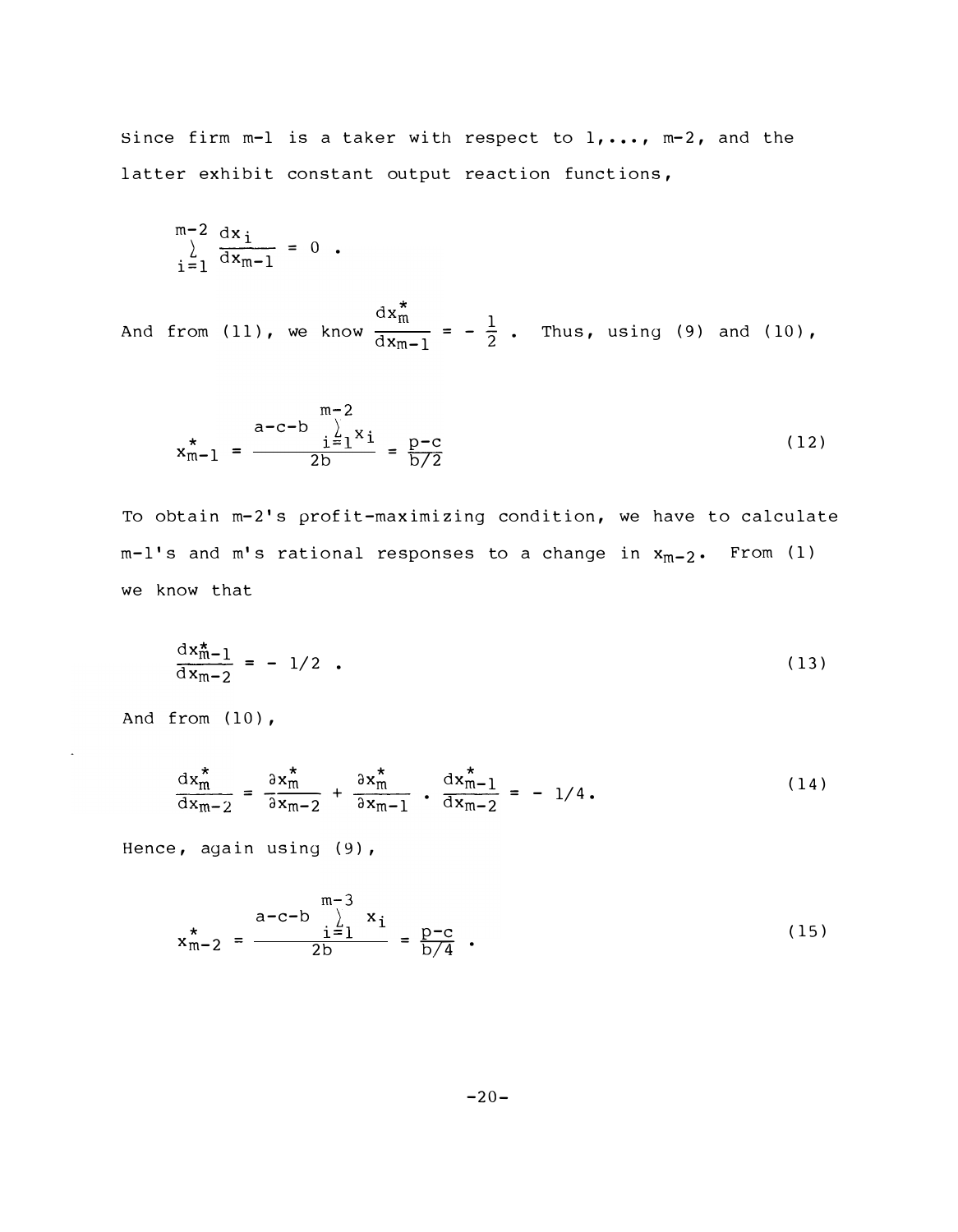Similarly, we find that

$$
x_{m-3}^{*} = \frac{a-c-b}{2b} \sum_{i=1}^{m-4} x_i
$$
  
\n
$$
x_{m-3}^{*} = \frac{a-c-b}{2b} \sum_{i=1}^{m-5} x_i
$$
  
\n
$$
x_{m-4}^{*} = \frac{a-c-b}{2b} \sum_{i=1}^{m-5} x_i
$$
  
\n...  
\n
$$
x_{m-5}^{*} = \frac{a-c-b}{2b} \sum_{i=1}^{m-5} x_i
$$
  
\n...  
\n
$$
x_{m-2}^{*} = \frac{a-c}{2b} = \frac{p-c}{b/2m-1}
$$
  
\n(17)

The resulting size distribution of firms is obviously

$$
x_{m-1}^{*} = x_{m}^{*} 2^{j}, \quad j = 0, 1, ..., m-1.
$$
 (18)

## D. Corollaries

It is interesting to note from (17) that the first firm always produces the simple monopoly output. Its solution output, and correspondingly the solution outputs of subsequent makers, is therefore unaffected by the addition of new firms to the i ndustry .

There is also a corollary concerning the "concentration ratio" of our industries. It is that the t-firm concentration ratio, the share of the top t firms in the industry, decreases as the number of firms in the industry increases. From the above theorem, the total output of the top t firms in the industry can be written:

 $-21-$